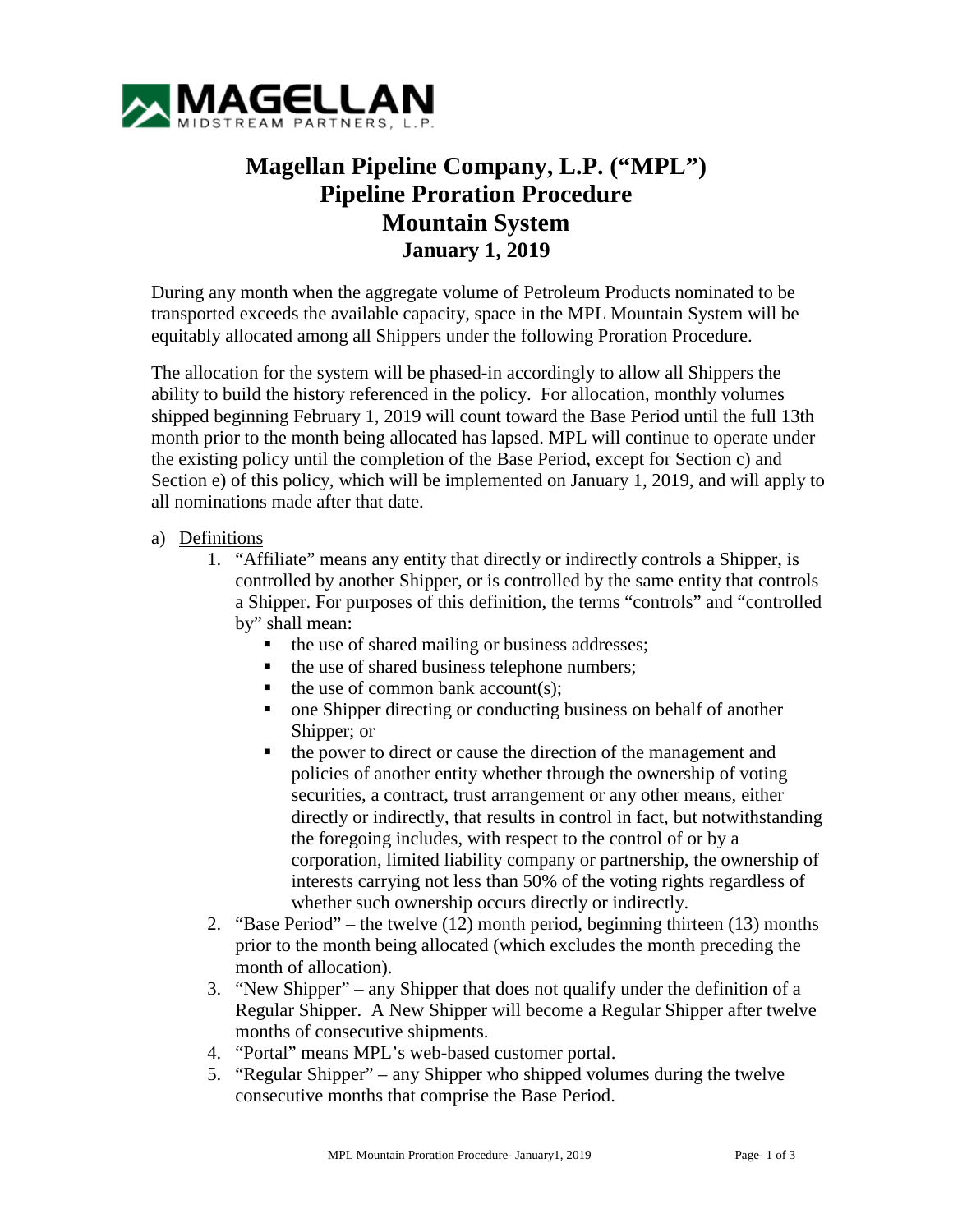- 6. "Shipper" means any New Shipper or any Regular Shipper.
- b) Allocation Method
	- 1. Capacity will be allocated for each segment of the system, as necessary, on a monthly basis.
	- 2. Up to 5% of the capacity to be allocated will be reserved for New Shippers. Each New Shipper will be allocated a maximum of one-tenth (1/10) of 5% of the total pipeline capacity (the "New Shipper Allocation"). If the total allocation for New Shippers exceeds the 5% of capacity reserved for New Shippers, MPL will administer a lottery process outlined in Section d) below. A New Shipper may not participate in the lottery process for a given month if it is an Affiliate of a Regular Shipper. Additionally, if two or more New Shippers are Affiliates of one another, only one (1) may participate in the lottery process for a given month.
	- 3. All capacity not allocated to New Shippers will be allocated to Regular Shippers. The capacity will be allocated based on each Regular Shipper's respective proportions of total shipments during the Base Period.
	- 4. Allocated space of one Shipper may not be assigned, conveyed, or used by another Shipper during such time as this policy is in effect.
- c) Procedural Schedule
	- 1. Shipper Nominations must be submitted to the MPL scheduler prior to 5:00 PM Central time the  $15<sup>th</sup>$  day of the month preceding the month for which the nominations apply. If the fifteenth  $(15<sup>th</sup>)$  day of the month falls on a weekend or holiday, nominations are due on the last workday before the fifteenth  $(15<sup>th</sup>)$ .
	- 2. The MPL scheduler will, within three (3) workdays, notify, Shippers via the Portal, or by email if Portal notifications are unavailable, of their allocated volume based on the Allocation Method described above.
	- 3. Each New Shipper allocated capacity must, within one (1) workday after the MPL scheduler's notification pursuant to c)2. above, notify the MPL scheduler via the Portal, or by email if Portal notifications are unavailable, of the New Shipper's acceptance of the allocated capacity.
	- 4. Regular Shippers will, within two (2) workdays, notify the MPL scheduler via the Portal, or by email if Portal notifications are unavailable, of its acceptance of the allocated volumes. If a Regular Shipper does not notify MPL of its acceptance, the allocated volumes will be automatically awarded to the Shipper. A Shipper who is automatically awarded volume will be subject to the obligation in Section e) below.
	- 5. At the time of acceptance, Shippers may notify MPL of their intent to reduce their nominated volumes below their allocated amount. Any allocated capacity that is "released" by a Shipper in this manner will be allocated to the other Regular Shippers based on the Allocation Method above.
	- 6. After steps 1-5 have been completed, the MPL scheduler will notify all Shippers of their "confirmed" allocated volumes by the sixth workday following the  $15<sup>th</sup>$  of the month.
- d) Lottery Process
	- 1. MPL will administer a lottery process to allocate capacity to New Shippers pursuant to Section b)2. above as follows:
		- MPL will use a random number generating process to randomly assign each New Shipper a number from one to the number representing the